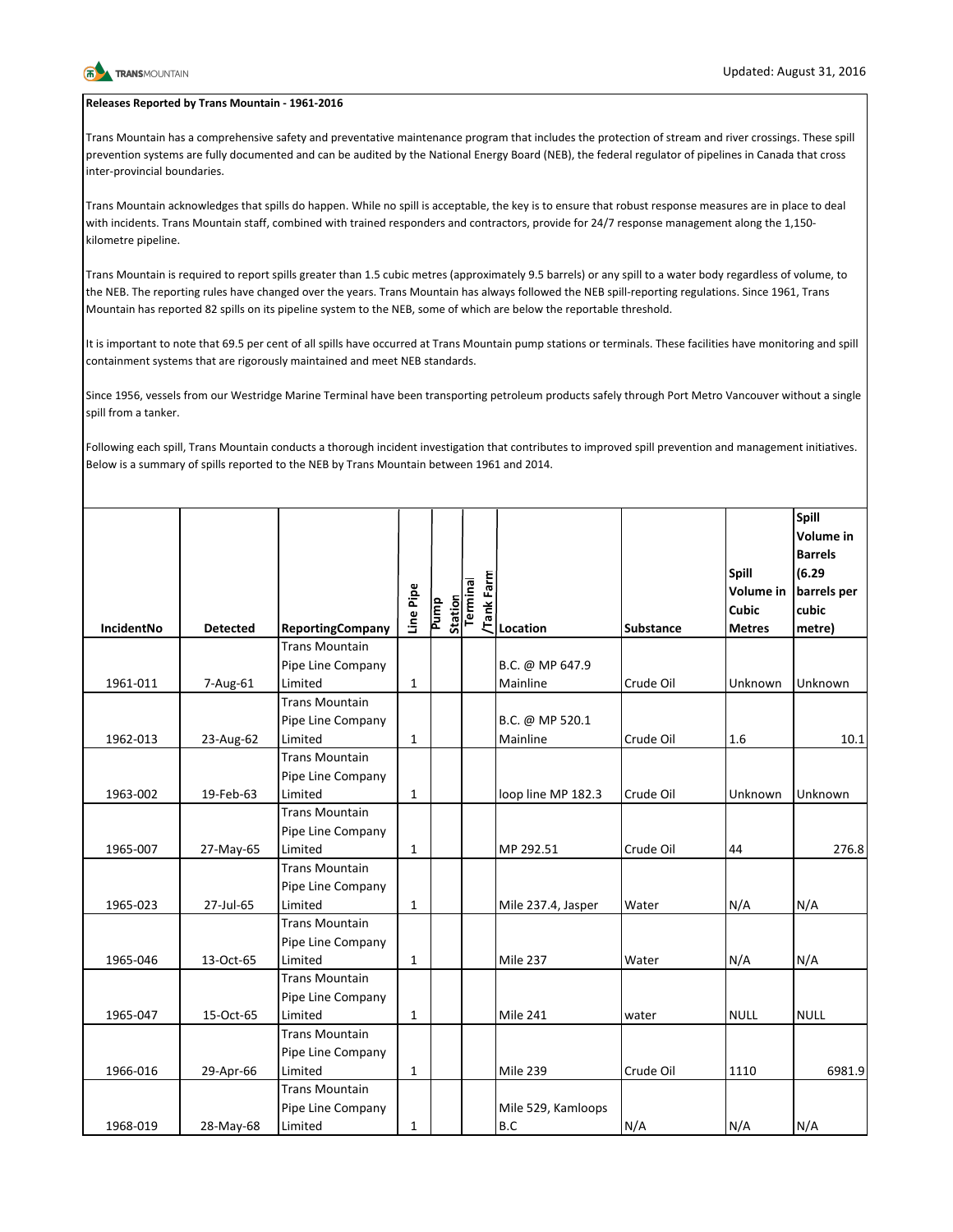

| <b>Trans Mountain</b><br>Mile 581.3,<br>Downstream from<br>Pipe Line Company<br>Limited<br>$\mathbf{1}$<br><b>Brodie Valve</b><br>1971-002<br>26-Apr-71<br>Crude Oil<br>475<br>2987.8<br><b>Trans Mountain</b><br>Pipe Line Company<br>Limited<br>$\mathbf{1}$<br>1973-016<br>24-Jun-73<br>786.3<br>MP 205, Alberta<br>Crude Oil<br>125<br><b>Trans Mountain</b><br>Pipe Line Company<br>Limited<br>$\mathbf{1}$<br>1977-016<br>21-Jun-77<br>MP 39.7 Mainline<br>Crude Oil<br>1031.7<br>6489.4<br><b>Trans Mountain</b><br>Pipe Line Company<br>Limited<br><b>Tank #51</b><br>Oil<br>1978-019<br>15-Jun-78<br>1<br>6.4<br>40.3<br><b>Trans Mountain</b><br>Pipe Line Company<br>Limited<br>1980-003<br>3-Jan-80<br>1<br><b>Edmonton Terminal</b><br>Crude Oil<br>2<br>12.6<br><b>Trans Mountain</b><br>Pipe Line Company<br>Limited<br><b>Tank Line</b><br>150<br>1981-022<br>20-Aug-81<br>$\mathbf{1}$<br>Crude Oil<br>943.5<br><b>Trans Mountain</b><br>Pipe Line Company<br><b>Westridge Loading</b><br>1982-006<br>Limited<br>0.045<br>22-Apr-82<br>$\mathbf{1}$<br>Line<br>Crude Oil<br>0.3<br><b>Trans Mountain</b><br><b>TMPL Burnaby</b><br>Pipe Line Company<br>$\overline{7}$<br>Limited<br>Terminal<br>1982-028<br>28-Oct-82<br>$\mathbf{1}$<br>Crude Oil<br>44.0<br><b>Trans Mountain</b><br>Pipe Line Company<br><b>TMPL Edmonton</b><br>1983-007<br>Limited<br>70<br>440.3<br>29-Mar-83<br>Terminal<br>Condensate<br>1<br><b>Trans Mountain</b><br>Pipe Line Company<br><b>TMPL Burnaby Tank</b><br>Farm # 82l<br>6<br>1983-012<br>1-May-83<br>Limited<br>Crude Oil<br>37.7<br>1<br><b>Trans Mountain</b><br>Pipe Line Company<br>Limited<br>1983-037<br>27-Nov-83<br>$\mathbf{1}$<br><b>TMPL Edson Station</b><br>Crude Oil<br>1.6<br>10.1<br><b>Trans Mountain</b><br>Pipe Line Company<br>Limited<br>$\mathbf{1}$<br>Line Valve<br>1984-004<br>25-Mar-84<br>Crude oil<br>N/A<br>N/A<br><b>Trans Mountain</b><br>Pipe Line Company<br>Limited<br>$2.4\,$<br>1984-013<br>21-Jun-84<br>$\mathbf{1}$<br><b>Station Boundary</b><br>Crude oil<br>15.1<br><b>Trans Mountain</b><br>Pipe Line Company<br>Main Line Valve KP<br>Limited<br>1984-016<br>4-Jul-84<br>$\mathbf{1}$<br>525.3<br>Crude Oil<br>< 0.001<br>< 0.00629<br><b>Trans Mountain</b><br>Pipe Line Company<br>Limited<br>1984-018<br>26-Jul-84<br><b>Station Yard</b><br>Crude Oil<br>2.6<br>1<br><b>Trans Mountain</b><br><b>TMPL Edmonton</b><br>Pipe Line Company<br>1984-026<br><b>Pump Station</b><br>20-Oct-84<br>Limited<br>1<br>Crude Oil - Sweet 360 | <b>IncidentNo</b> | <b>Detected</b> | <b>ReportingCompany</b> | Line Pipe | Station<br>Pump | Tank Farm<br>Terminal | Location | <b>Substance</b> | Spill<br>Volume in<br>Cubic<br><b>Metres</b> | Spill<br>Volume in<br><b>Barrels</b><br>(6.29)<br>barrels per<br>cubic<br>metre) |
|-----------------------------------------------------------------------------------------------------------------------------------------------------------------------------------------------------------------------------------------------------------------------------------------------------------------------------------------------------------------------------------------------------------------------------------------------------------------------------------------------------------------------------------------------------------------------------------------------------------------------------------------------------------------------------------------------------------------------------------------------------------------------------------------------------------------------------------------------------------------------------------------------------------------------------------------------------------------------------------------------------------------------------------------------------------------------------------------------------------------------------------------------------------------------------------------------------------------------------------------------------------------------------------------------------------------------------------------------------------------------------------------------------------------------------------------------------------------------------------------------------------------------------------------------------------------------------------------------------------------------------------------------------------------------------------------------------------------------------------------------------------------------------------------------------------------------------------------------------------------------------------------------------------------------------------------------------------------------------------------------------------------------------------------------------------------------------------------------------------------------------------------------------------------------------------------------------------------------------------------------------------------------------------------------------------------------------------------------------------------------------------------------------------------------------------------------------------------------------------------------------------------------------------------|-------------------|-----------------|-------------------------|-----------|-----------------|-----------------------|----------|------------------|----------------------------------------------|----------------------------------------------------------------------------------|
|                                                                                                                                                                                                                                                                                                                                                                                                                                                                                                                                                                                                                                                                                                                                                                                                                                                                                                                                                                                                                                                                                                                                                                                                                                                                                                                                                                                                                                                                                                                                                                                                                                                                                                                                                                                                                                                                                                                                                                                                                                                                                                                                                                                                                                                                                                                                                                                                                                                                                                                                         |                   |                 |                         |           |                 |                       |          |                  |                                              |                                                                                  |
|                                                                                                                                                                                                                                                                                                                                                                                                                                                                                                                                                                                                                                                                                                                                                                                                                                                                                                                                                                                                                                                                                                                                                                                                                                                                                                                                                                                                                                                                                                                                                                                                                                                                                                                                                                                                                                                                                                                                                                                                                                                                                                                                                                                                                                                                                                                                                                                                                                                                                                                                         |                   |                 |                         |           |                 |                       |          |                  |                                              |                                                                                  |
|                                                                                                                                                                                                                                                                                                                                                                                                                                                                                                                                                                                                                                                                                                                                                                                                                                                                                                                                                                                                                                                                                                                                                                                                                                                                                                                                                                                                                                                                                                                                                                                                                                                                                                                                                                                                                                                                                                                                                                                                                                                                                                                                                                                                                                                                                                                                                                                                                                                                                                                                         |                   |                 |                         |           |                 |                       |          |                  |                                              |                                                                                  |
|                                                                                                                                                                                                                                                                                                                                                                                                                                                                                                                                                                                                                                                                                                                                                                                                                                                                                                                                                                                                                                                                                                                                                                                                                                                                                                                                                                                                                                                                                                                                                                                                                                                                                                                                                                                                                                                                                                                                                                                                                                                                                                                                                                                                                                                                                                                                                                                                                                                                                                                                         |                   |                 |                         |           |                 |                       |          |                  |                                              |                                                                                  |
|                                                                                                                                                                                                                                                                                                                                                                                                                                                                                                                                                                                                                                                                                                                                                                                                                                                                                                                                                                                                                                                                                                                                                                                                                                                                                                                                                                                                                                                                                                                                                                                                                                                                                                                                                                                                                                                                                                                                                                                                                                                                                                                                                                                                                                                                                                                                                                                                                                                                                                                                         |                   |                 |                         |           |                 |                       |          |                  |                                              |                                                                                  |
|                                                                                                                                                                                                                                                                                                                                                                                                                                                                                                                                                                                                                                                                                                                                                                                                                                                                                                                                                                                                                                                                                                                                                                                                                                                                                                                                                                                                                                                                                                                                                                                                                                                                                                                                                                                                                                                                                                                                                                                                                                                                                                                                                                                                                                                                                                                                                                                                                                                                                                                                         |                   |                 |                         |           |                 |                       |          |                  |                                              |                                                                                  |
|                                                                                                                                                                                                                                                                                                                                                                                                                                                                                                                                                                                                                                                                                                                                                                                                                                                                                                                                                                                                                                                                                                                                                                                                                                                                                                                                                                                                                                                                                                                                                                                                                                                                                                                                                                                                                                                                                                                                                                                                                                                                                                                                                                                                                                                                                                                                                                                                                                                                                                                                         |                   |                 |                         |           |                 |                       |          |                  |                                              |                                                                                  |
| 16.4<br>2264.4                                                                                                                                                                                                                                                                                                                                                                                                                                                                                                                                                                                                                                                                                                                                                                                                                                                                                                                                                                                                                                                                                                                                                                                                                                                                                                                                                                                                                                                                                                                                                                                                                                                                                                                                                                                                                                                                                                                                                                                                                                                                                                                                                                                                                                                                                                                                                                                                                                                                                                                          |                   |                 |                         |           |                 |                       |          |                  |                                              |                                                                                  |
|                                                                                                                                                                                                                                                                                                                                                                                                                                                                                                                                                                                                                                                                                                                                                                                                                                                                                                                                                                                                                                                                                                                                                                                                                                                                                                                                                                                                                                                                                                                                                                                                                                                                                                                                                                                                                                                                                                                                                                                                                                                                                                                                                                                                                                                                                                                                                                                                                                                                                                                                         |                   |                 |                         |           |                 |                       |          |                  |                                              |                                                                                  |
|                                                                                                                                                                                                                                                                                                                                                                                                                                                                                                                                                                                                                                                                                                                                                                                                                                                                                                                                                                                                                                                                                                                                                                                                                                                                                                                                                                                                                                                                                                                                                                                                                                                                                                                                                                                                                                                                                                                                                                                                                                                                                                                                                                                                                                                                                                                                                                                                                                                                                                                                         |                   |                 |                         |           |                 |                       |          |                  |                                              |                                                                                  |
|                                                                                                                                                                                                                                                                                                                                                                                                                                                                                                                                                                                                                                                                                                                                                                                                                                                                                                                                                                                                                                                                                                                                                                                                                                                                                                                                                                                                                                                                                                                                                                                                                                                                                                                                                                                                                                                                                                                                                                                                                                                                                                                                                                                                                                                                                                                                                                                                                                                                                                                                         |                   |                 |                         |           |                 |                       |          |                  |                                              |                                                                                  |
|                                                                                                                                                                                                                                                                                                                                                                                                                                                                                                                                                                                                                                                                                                                                                                                                                                                                                                                                                                                                                                                                                                                                                                                                                                                                                                                                                                                                                                                                                                                                                                                                                                                                                                                                                                                                                                                                                                                                                                                                                                                                                                                                                                                                                                                                                                                                                                                                                                                                                                                                         |                   |                 |                         |           |                 |                       |          |                  |                                              |                                                                                  |
|                                                                                                                                                                                                                                                                                                                                                                                                                                                                                                                                                                                                                                                                                                                                                                                                                                                                                                                                                                                                                                                                                                                                                                                                                                                                                                                                                                                                                                                                                                                                                                                                                                                                                                                                                                                                                                                                                                                                                                                                                                                                                                                                                                                                                                                                                                                                                                                                                                                                                                                                         |                   |                 |                         |           |                 |                       |          |                  |                                              |                                                                                  |
|                                                                                                                                                                                                                                                                                                                                                                                                                                                                                                                                                                                                                                                                                                                                                                                                                                                                                                                                                                                                                                                                                                                                                                                                                                                                                                                                                                                                                                                                                                                                                                                                                                                                                                                                                                                                                                                                                                                                                                                                                                                                                                                                                                                                                                                                                                                                                                                                                                                                                                                                         |                   |                 |                         |           |                 |                       |          |                  |                                              |                                                                                  |
|                                                                                                                                                                                                                                                                                                                                                                                                                                                                                                                                                                                                                                                                                                                                                                                                                                                                                                                                                                                                                                                                                                                                                                                                                                                                                                                                                                                                                                                                                                                                                                                                                                                                                                                                                                                                                                                                                                                                                                                                                                                                                                                                                                                                                                                                                                                                                                                                                                                                                                                                         |                   |                 |                         |           |                 |                       |          |                  |                                              |                                                                                  |
|                                                                                                                                                                                                                                                                                                                                                                                                                                                                                                                                                                                                                                                                                                                                                                                                                                                                                                                                                                                                                                                                                                                                                                                                                                                                                                                                                                                                                                                                                                                                                                                                                                                                                                                                                                                                                                                                                                                                                                                                                                                                                                                                                                                                                                                                                                                                                                                                                                                                                                                                         |                   |                 |                         |           |                 |                       |          |                  |                                              |                                                                                  |
|                                                                                                                                                                                                                                                                                                                                                                                                                                                                                                                                                                                                                                                                                                                                                                                                                                                                                                                                                                                                                                                                                                                                                                                                                                                                                                                                                                                                                                                                                                                                                                                                                                                                                                                                                                                                                                                                                                                                                                                                                                                                                                                                                                                                                                                                                                                                                                                                                                                                                                                                         |                   |                 |                         |           |                 |                       |          |                  |                                              |                                                                                  |
|                                                                                                                                                                                                                                                                                                                                                                                                                                                                                                                                                                                                                                                                                                                                                                                                                                                                                                                                                                                                                                                                                                                                                                                                                                                                                                                                                                                                                                                                                                                                                                                                                                                                                                                                                                                                                                                                                                                                                                                                                                                                                                                                                                                                                                                                                                                                                                                                                                                                                                                                         |                   |                 |                         |           |                 |                       |          |                  |                                              |                                                                                  |
|                                                                                                                                                                                                                                                                                                                                                                                                                                                                                                                                                                                                                                                                                                                                                                                                                                                                                                                                                                                                                                                                                                                                                                                                                                                                                                                                                                                                                                                                                                                                                                                                                                                                                                                                                                                                                                                                                                                                                                                                                                                                                                                                                                                                                                                                                                                                                                                                                                                                                                                                         |                   |                 |                         |           |                 |                       |          |                  |                                              |                                                                                  |
|                                                                                                                                                                                                                                                                                                                                                                                                                                                                                                                                                                                                                                                                                                                                                                                                                                                                                                                                                                                                                                                                                                                                                                                                                                                                                                                                                                                                                                                                                                                                                                                                                                                                                                                                                                                                                                                                                                                                                                                                                                                                                                                                                                                                                                                                                                                                                                                                                                                                                                                                         |                   |                 |                         |           |                 |                       |          |                  |                                              |                                                                                  |
|                                                                                                                                                                                                                                                                                                                                                                                                                                                                                                                                                                                                                                                                                                                                                                                                                                                                                                                                                                                                                                                                                                                                                                                                                                                                                                                                                                                                                                                                                                                                                                                                                                                                                                                                                                                                                                                                                                                                                                                                                                                                                                                                                                                                                                                                                                                                                                                                                                                                                                                                         |                   |                 |                         |           |                 |                       |          |                  |                                              |                                                                                  |
|                                                                                                                                                                                                                                                                                                                                                                                                                                                                                                                                                                                                                                                                                                                                                                                                                                                                                                                                                                                                                                                                                                                                                                                                                                                                                                                                                                                                                                                                                                                                                                                                                                                                                                                                                                                                                                                                                                                                                                                                                                                                                                                                                                                                                                                                                                                                                                                                                                                                                                                                         |                   |                 |                         |           |                 |                       |          |                  |                                              |                                                                                  |
|                                                                                                                                                                                                                                                                                                                                                                                                                                                                                                                                                                                                                                                                                                                                                                                                                                                                                                                                                                                                                                                                                                                                                                                                                                                                                                                                                                                                                                                                                                                                                                                                                                                                                                                                                                                                                                                                                                                                                                                                                                                                                                                                                                                                                                                                                                                                                                                                                                                                                                                                         |                   |                 |                         |           |                 |                       |          |                  |                                              |                                                                                  |
|                                                                                                                                                                                                                                                                                                                                                                                                                                                                                                                                                                                                                                                                                                                                                                                                                                                                                                                                                                                                                                                                                                                                                                                                                                                                                                                                                                                                                                                                                                                                                                                                                                                                                                                                                                                                                                                                                                                                                                                                                                                                                                                                                                                                                                                                                                                                                                                                                                                                                                                                         |                   |                 |                         |           |                 |                       |          |                  |                                              |                                                                                  |
|                                                                                                                                                                                                                                                                                                                                                                                                                                                                                                                                                                                                                                                                                                                                                                                                                                                                                                                                                                                                                                                                                                                                                                                                                                                                                                                                                                                                                                                                                                                                                                                                                                                                                                                                                                                                                                                                                                                                                                                                                                                                                                                                                                                                                                                                                                                                                                                                                                                                                                                                         |                   |                 |                         |           |                 |                       |          |                  |                                              |                                                                                  |
|                                                                                                                                                                                                                                                                                                                                                                                                                                                                                                                                                                                                                                                                                                                                                                                                                                                                                                                                                                                                                                                                                                                                                                                                                                                                                                                                                                                                                                                                                                                                                                                                                                                                                                                                                                                                                                                                                                                                                                                                                                                                                                                                                                                                                                                                                                                                                                                                                                                                                                                                         |                   |                 |                         |           |                 |                       |          |                  |                                              |                                                                                  |
|                                                                                                                                                                                                                                                                                                                                                                                                                                                                                                                                                                                                                                                                                                                                                                                                                                                                                                                                                                                                                                                                                                                                                                                                                                                                                                                                                                                                                                                                                                                                                                                                                                                                                                                                                                                                                                                                                                                                                                                                                                                                                                                                                                                                                                                                                                                                                                                                                                                                                                                                         |                   |                 |                         |           |                 |                       |          |                  |                                              |                                                                                  |
|                                                                                                                                                                                                                                                                                                                                                                                                                                                                                                                                                                                                                                                                                                                                                                                                                                                                                                                                                                                                                                                                                                                                                                                                                                                                                                                                                                                                                                                                                                                                                                                                                                                                                                                                                                                                                                                                                                                                                                                                                                                                                                                                                                                                                                                                                                                                                                                                                                                                                                                                         |                   |                 |                         |           |                 |                       |          |                  |                                              |                                                                                  |
|                                                                                                                                                                                                                                                                                                                                                                                                                                                                                                                                                                                                                                                                                                                                                                                                                                                                                                                                                                                                                                                                                                                                                                                                                                                                                                                                                                                                                                                                                                                                                                                                                                                                                                                                                                                                                                                                                                                                                                                                                                                                                                                                                                                                                                                                                                                                                                                                                                                                                                                                         |                   |                 |                         |           |                 |                       |          |                  |                                              |                                                                                  |
|                                                                                                                                                                                                                                                                                                                                                                                                                                                                                                                                                                                                                                                                                                                                                                                                                                                                                                                                                                                                                                                                                                                                                                                                                                                                                                                                                                                                                                                                                                                                                                                                                                                                                                                                                                                                                                                                                                                                                                                                                                                                                                                                                                                                                                                                                                                                                                                                                                                                                                                                         |                   |                 |                         |           |                 |                       |          |                  |                                              |                                                                                  |
|                                                                                                                                                                                                                                                                                                                                                                                                                                                                                                                                                                                                                                                                                                                                                                                                                                                                                                                                                                                                                                                                                                                                                                                                                                                                                                                                                                                                                                                                                                                                                                                                                                                                                                                                                                                                                                                                                                                                                                                                                                                                                                                                                                                                                                                                                                                                                                                                                                                                                                                                         |                   |                 |                         |           |                 |                       |          |                  |                                              |                                                                                  |
|                                                                                                                                                                                                                                                                                                                                                                                                                                                                                                                                                                                                                                                                                                                                                                                                                                                                                                                                                                                                                                                                                                                                                                                                                                                                                                                                                                                                                                                                                                                                                                                                                                                                                                                                                                                                                                                                                                                                                                                                                                                                                                                                                                                                                                                                                                                                                                                                                                                                                                                                         |                   |                 |                         |           |                 |                       |          |                  |                                              |                                                                                  |
|                                                                                                                                                                                                                                                                                                                                                                                                                                                                                                                                                                                                                                                                                                                                                                                                                                                                                                                                                                                                                                                                                                                                                                                                                                                                                                                                                                                                                                                                                                                                                                                                                                                                                                                                                                                                                                                                                                                                                                                                                                                                                                                                                                                                                                                                                                                                                                                                                                                                                                                                         |                   |                 |                         |           |                 |                       |          |                  |                                              |                                                                                  |
|                                                                                                                                                                                                                                                                                                                                                                                                                                                                                                                                                                                                                                                                                                                                                                                                                                                                                                                                                                                                                                                                                                                                                                                                                                                                                                                                                                                                                                                                                                                                                                                                                                                                                                                                                                                                                                                                                                                                                                                                                                                                                                                                                                                                                                                                                                                                                                                                                                                                                                                                         |                   |                 |                         |           |                 |                       |          |                  |                                              |                                                                                  |
|                                                                                                                                                                                                                                                                                                                                                                                                                                                                                                                                                                                                                                                                                                                                                                                                                                                                                                                                                                                                                                                                                                                                                                                                                                                                                                                                                                                                                                                                                                                                                                                                                                                                                                                                                                                                                                                                                                                                                                                                                                                                                                                                                                                                                                                                                                                                                                                                                                                                                                                                         |                   |                 |                         |           |                 |                       |          |                  |                                              |                                                                                  |
|                                                                                                                                                                                                                                                                                                                                                                                                                                                                                                                                                                                                                                                                                                                                                                                                                                                                                                                                                                                                                                                                                                                                                                                                                                                                                                                                                                                                                                                                                                                                                                                                                                                                                                                                                                                                                                                                                                                                                                                                                                                                                                                                                                                                                                                                                                                                                                                                                                                                                                                                         |                   |                 |                         |           |                 |                       |          |                  |                                              |                                                                                  |
|                                                                                                                                                                                                                                                                                                                                                                                                                                                                                                                                                                                                                                                                                                                                                                                                                                                                                                                                                                                                                                                                                                                                                                                                                                                                                                                                                                                                                                                                                                                                                                                                                                                                                                                                                                                                                                                                                                                                                                                                                                                                                                                                                                                                                                                                                                                                                                                                                                                                                                                                         |                   |                 |                         |           |                 |                       |          |                  |                                              |                                                                                  |
|                                                                                                                                                                                                                                                                                                                                                                                                                                                                                                                                                                                                                                                                                                                                                                                                                                                                                                                                                                                                                                                                                                                                                                                                                                                                                                                                                                                                                                                                                                                                                                                                                                                                                                                                                                                                                                                                                                                                                                                                                                                                                                                                                                                                                                                                                                                                                                                                                                                                                                                                         |                   |                 |                         |           |                 |                       |          |                  |                                              |                                                                                  |
|                                                                                                                                                                                                                                                                                                                                                                                                                                                                                                                                                                                                                                                                                                                                                                                                                                                                                                                                                                                                                                                                                                                                                                                                                                                                                                                                                                                                                                                                                                                                                                                                                                                                                                                                                                                                                                                                                                                                                                                                                                                                                                                                                                                                                                                                                                                                                                                                                                                                                                                                         |                   |                 |                         |           |                 |                       |          |                  |                                              |                                                                                  |
|                                                                                                                                                                                                                                                                                                                                                                                                                                                                                                                                                                                                                                                                                                                                                                                                                                                                                                                                                                                                                                                                                                                                                                                                                                                                                                                                                                                                                                                                                                                                                                                                                                                                                                                                                                                                                                                                                                                                                                                                                                                                                                                                                                                                                                                                                                                                                                                                                                                                                                                                         |                   |                 |                         |           |                 |                       |          |                  |                                              |                                                                                  |
|                                                                                                                                                                                                                                                                                                                                                                                                                                                                                                                                                                                                                                                                                                                                                                                                                                                                                                                                                                                                                                                                                                                                                                                                                                                                                                                                                                                                                                                                                                                                                                                                                                                                                                                                                                                                                                                                                                                                                                                                                                                                                                                                                                                                                                                                                                                                                                                                                                                                                                                                         |                   |                 |                         |           |                 |                       |          |                  |                                              |                                                                                  |
|                                                                                                                                                                                                                                                                                                                                                                                                                                                                                                                                                                                                                                                                                                                                                                                                                                                                                                                                                                                                                                                                                                                                                                                                                                                                                                                                                                                                                                                                                                                                                                                                                                                                                                                                                                                                                                                                                                                                                                                                                                                                                                                                                                                                                                                                                                                                                                                                                                                                                                                                         |                   |                 |                         |           |                 |                       |          |                  |                                              |                                                                                  |
|                                                                                                                                                                                                                                                                                                                                                                                                                                                                                                                                                                                                                                                                                                                                                                                                                                                                                                                                                                                                                                                                                                                                                                                                                                                                                                                                                                                                                                                                                                                                                                                                                                                                                                                                                                                                                                                                                                                                                                                                                                                                                                                                                                                                                                                                                                                                                                                                                                                                                                                                         |                   |                 |                         |           |                 |                       |          |                  |                                              |                                                                                  |
|                                                                                                                                                                                                                                                                                                                                                                                                                                                                                                                                                                                                                                                                                                                                                                                                                                                                                                                                                                                                                                                                                                                                                                                                                                                                                                                                                                                                                                                                                                                                                                                                                                                                                                                                                                                                                                                                                                                                                                                                                                                                                                                                                                                                                                                                                                                                                                                                                                                                                                                                         |                   |                 |                         |           |                 |                       |          |                  |                                              |                                                                                  |
|                                                                                                                                                                                                                                                                                                                                                                                                                                                                                                                                                                                                                                                                                                                                                                                                                                                                                                                                                                                                                                                                                                                                                                                                                                                                                                                                                                                                                                                                                                                                                                                                                                                                                                                                                                                                                                                                                                                                                                                                                                                                                                                                                                                                                                                                                                                                                                                                                                                                                                                                         |                   |                 |                         |           |                 |                       |          |                  |                                              |                                                                                  |
|                                                                                                                                                                                                                                                                                                                                                                                                                                                                                                                                                                                                                                                                                                                                                                                                                                                                                                                                                                                                                                                                                                                                                                                                                                                                                                                                                                                                                                                                                                                                                                                                                                                                                                                                                                                                                                                                                                                                                                                                                                                                                                                                                                                                                                                                                                                                                                                                                                                                                                                                         |                   |                 |                         |           |                 |                       |          |                  |                                              |                                                                                  |
|                                                                                                                                                                                                                                                                                                                                                                                                                                                                                                                                                                                                                                                                                                                                                                                                                                                                                                                                                                                                                                                                                                                                                                                                                                                                                                                                                                                                                                                                                                                                                                                                                                                                                                                                                                                                                                                                                                                                                                                                                                                                                                                                                                                                                                                                                                                                                                                                                                                                                                                                         |                   |                 |                         |           |                 |                       |          |                  |                                              |                                                                                  |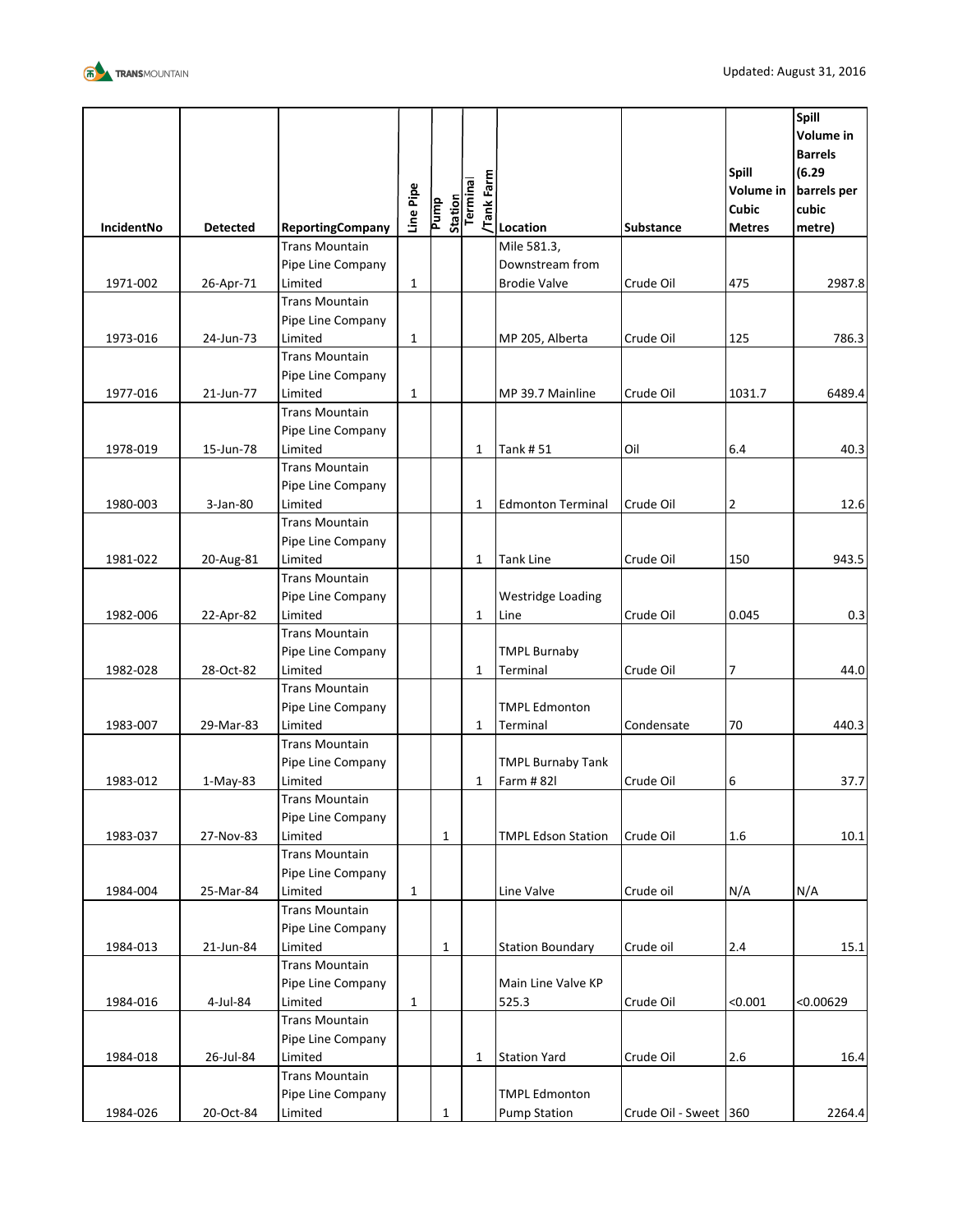

| IncidentNo | <b>Detected</b> | <b>ReportingCompany</b>          | Line Pipe    | <b>Station</b><br><b>Purnp</b> | Tank Farm<br>Terminal | Location                               | <b>Substance</b>      | <b>Spill</b><br><b>Volume</b> in<br><b>Cubic</b><br><b>Metres</b> | Spill<br><b>Volume in</b><br><b>Barrels</b><br>(6.29)<br>barrels per<br>cubic<br>metre) |
|------------|-----------------|----------------------------------|--------------|--------------------------------|-----------------------|----------------------------------------|-----------------------|-------------------------------------------------------------------|-----------------------------------------------------------------------------------------|
|            |                 | <b>Trans Mountain</b>            |              |                                |                       |                                        |                       |                                                                   |                                                                                         |
|            |                 | Pipe Line Company                |              |                                |                       | <b>TMPL Edmonton</b>                   |                       |                                                                   |                                                                                         |
| 1985-001   | 14-Jan-85       | Limited                          |              |                                | $\mathbf{1}$          | <b>Tank Farm</b>                       | Crude Oil             | 1587                                                              | 9982.2                                                                                  |
|            |                 | <b>Trans Mountain</b>            |              |                                |                       |                                        |                       |                                                                   |                                                                                         |
|            |                 | Pipe Line Company                |              |                                |                       | <b>TMPL Edmonton</b>                   |                       |                                                                   |                                                                                         |
| 1985-012   | 7-Apr-85        | Limited                          |              |                                | 1                     | Terminal                               | Crude Oil             | 0.08                                                              | 0.5                                                                                     |
|            |                 | <b>Trans Mountain</b>            |              |                                |                       |                                        |                       |                                                                   |                                                                                         |
|            |                 | Pipe Line Company                |              |                                |                       | <b>TMPL Jasper Pump</b>                |                       |                                                                   |                                                                                         |
| 1985-014   | 1-Jun-85        | Limited                          |              | $\mathbf{1}$                   |                       | Station                                | Crude Oil             | Unknown                                                           | Unknown                                                                                 |
|            |                 | <b>Trans Mountain</b>            |              |                                |                       |                                        |                       |                                                                   |                                                                                         |
|            |                 | Pipe Line Company                |              |                                |                       | TMPL Kamloops, B.C.                    |                       |                                                                   |                                                                                         |
| 1985-021   | 26-Aug-85       | Limited                          |              |                                | 1                     | Terminal                               | Crude Oil             | 3.2                                                               | 20.1                                                                                    |
|            |                 | <b>Trans Mountain</b>            |              |                                |                       |                                        |                       |                                                                   |                                                                                         |
|            |                 | Pipe Line Company                |              |                                |                       | <b>TMPL Edmonton</b>                   |                       |                                                                   |                                                                                         |
| 1986-001   | 16-Jan-86       | Limited                          |              |                                | $\mathbf{1}$          | Terminal                               | Crude Oil             | 6.4                                                               | 40.3                                                                                    |
|            |                 | <b>Trans Mountain</b>            |              |                                |                       |                                        |                       |                                                                   |                                                                                         |
|            |                 | Pipe Line Company                |              |                                | $\mathbf{1}$          | TMPL Kamloops, B.C.                    |                       |                                                                   |                                                                                         |
| 1986-005   | 4-Mar-86        | Limited<br><b>Trans Mountain</b> |              |                                |                       | Terminal                               | Crude Oil             | 67.1                                                              | 422.1                                                                                   |
|            |                 | Pipe Line Company                |              |                                |                       | <b>TMPL Edmonton</b>                   |                       |                                                                   |                                                                                         |
| 1986-019   | 25-Oct-86       | Limited                          |              |                                | $\mathbf{1}$          | Terminal                               | Crude Oil             | 38                                                                | 239.0                                                                                   |
|            |                 | <b>Trans Mountain</b>            |              |                                |                       |                                        |                       |                                                                   |                                                                                         |
|            |                 | Pipe Line Company                |              |                                |                       | <b>TMPL Edmonton</b>                   |                       |                                                                   |                                                                                         |
| 1986-020   | 19-Oct-86       | Limited                          |              |                                | $\mathbf{1}$          | Terminal                               | Crude Oil             | 4.8                                                               | 30.2                                                                                    |
|            |                 | <b>Trans Mountain</b>            |              |                                |                       |                                        |                       |                                                                   |                                                                                         |
|            |                 | Pipe Line Company                |              |                                |                       | <b>TMPL Edmonton</b>                   |                       |                                                                   |                                                                                         |
| 1986-021   | 29-Oct-86       | Limited                          |              |                                | 1                     | Terminal                               | Crude Oil             | 195                                                               | 1226.6                                                                                  |
|            |                 | <b>Trans Mountain</b>            |              |                                |                       |                                        |                       |                                                                   |                                                                                         |
|            |                 | Pipe Line Company                |              |                                |                       | <b>TMPL Edmonton</b>                   |                       |                                                                   |                                                                                         |
| 1986-024   | 4-Nov-86        | Limited                          |              |                                | 1                     | Terminal                               | Crude Oil             | $\overline{2}$                                                    | 12.6                                                                                    |
|            |                 | <b>Trans Mountain</b>            |              |                                |                       | Km 116.47 Pembina                      |                       |                                                                   |                                                                                         |
|            |                 | Pipe Line Company                |              |                                |                       | <b>River Crossing west</b>             |                       |                                                                   |                                                                                         |
| 1987-008   | 9-Mar-87        | Limited                          | $\mathbf{1}$ |                                |                       | of Edmonton AB                         | Crude Oil             | 0.6                                                               | 3.8                                                                                     |
|            |                 | <b>Trans Mountain</b>            |              |                                |                       |                                        |                       |                                                                   |                                                                                         |
|            |                 | Pipe Line Company                |              |                                |                       | <b>TMPL Burnaby</b>                    |                       |                                                                   |                                                                                         |
| 1987-027   | 10-Aug-87       | Limited                          |              |                                | $\mathbf{1}$          | Terminal                               | Crude Oil             | 12                                                                | 75.5                                                                                    |
|            |                 | <b>Trans Mountain</b>            |              |                                |                       |                                        |                       |                                                                   |                                                                                         |
|            |                 | Pipe Line Company                |              |                                |                       | <b>TMPL Edmonton</b>                   |                       |                                                                   |                                                                                         |
| 1988-008   | 20-Apr-88       | Limited                          |              |                                | $\mathbf{1}$          | Terminal                               | Crude Oil             | N/A                                                               | N/A                                                                                     |
|            |                 | <b>Trans Mountain</b>            |              |                                |                       |                                        |                       |                                                                   |                                                                                         |
|            |                 | Pipe Line Company                |              |                                |                       | TMPL - Chiliwack KP                    |                       |                                                                   |                                                                                         |
| 1988-012   | 19-May-88       | Limited                          | $\mathbf{1}$ |                                |                       | 1017                                   | Crude Oil             | N/A                                                               | N/A                                                                                     |
|            |                 | <b>Trans Mountain</b>            |              |                                |                       |                                        |                       |                                                                   |                                                                                         |
| 1988-020   | 1-Jul-88        | Pipe Line Company<br>Limited     |              | $\mathbf{1}$                   |                       | TMPL - Edmonton<br><b>Pump Station</b> | Crude Oil             | 7                                                                 | 44.0                                                                                    |
|            |                 | <b>Trans Mountain</b>            |              |                                |                       |                                        |                       |                                                                   |                                                                                         |
|            |                 | Pipe Line Company                |              |                                |                       | TMPL - Black Pool                      |                       |                                                                   |                                                                                         |
| 1988-021   | 20-Jul-88       | Limited                          |              | $\mathbf{1}$                   |                       | Station                                | Crude Oil - Sweet 135 |                                                                   | 849.2                                                                                   |
|            |                 |                                  |              |                                |                       |                                        |                       |                                                                   |                                                                                         |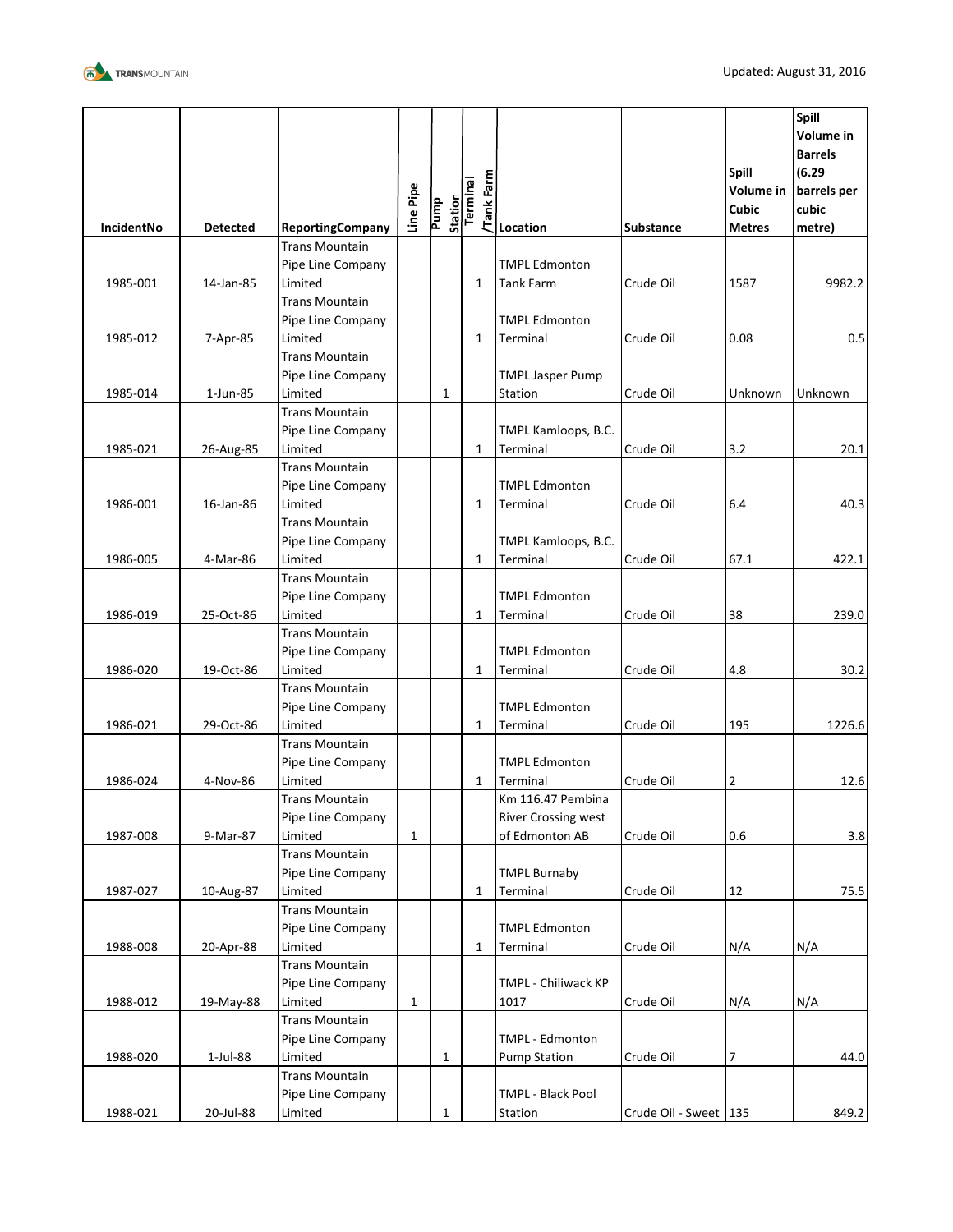

| IncidentNo | <b>Detected</b> | <b>ReportingCompany</b>      | Line Pipe    | Pump         | Station<br>Terminal | <b>E</b><br><b>E</b><br><b>E</b><br><b>Location</b> | <b>Substance</b>      | Spill<br><b>Volume</b> in<br>Cubic<br><b>Metres</b> | Spill<br>Volume in<br><b>Barrels</b><br>(6.29)<br>barrels per<br>cubic<br>metre) |
|------------|-----------------|------------------------------|--------------|--------------|---------------------|-----------------------------------------------------|-----------------------|-----------------------------------------------------|----------------------------------------------------------------------------------|
|            |                 | <b>Trans Mountain</b>        |              |              |                     |                                                     |                       |                                                     |                                                                                  |
|            |                 | Pipe Line Company            |              |              |                     | <b>TMPL - Edmonton</b>                              |                       |                                                     |                                                                                  |
| 1988-027   | 14-Sep-88       | Limited                      |              | $\mathbf{1}$ |                     | <b>Pump Station</b>                                 | Crude Oil             | 4                                                   | 25.2                                                                             |
|            |                 | <b>Trans Mountain</b>        |              |              |                     |                                                     |                       |                                                     |                                                                                  |
|            |                 | Pipe Line Company            |              |              |                     | <b>TMPL - Edmonton</b>                              |                       |                                                     |                                                                                  |
| 1988-028   | 27-Aug-88       | Limited                      |              | 1            |                     | <b>Pump Station</b>                                 | Crude Oil             | 0.01                                                | 0.1                                                                              |
|            |                 | <b>Trans Mountain</b>        |              |              |                     |                                                     |                       |                                                     |                                                                                  |
|            |                 | Pipe Line Company            |              |              |                     |                                                     |                       |                                                     |                                                                                  |
| 1988-032   | 23-Oct-88       | Limited                      |              | 1            |                     | <b>TMPL Burnaby Tank</b>                            | Crude Oil             | 0.6                                                 | 3.8                                                                              |
|            |                 | <b>Trans Mountain</b>        |              |              |                     |                                                     |                       |                                                     |                                                                                  |
|            |                 | Pipe Line Company            |              |              |                     | TMPL - Burnaby                                      |                       |                                                     |                                                                                  |
| 1989-003   | 1-Feb-89        | Limited                      |              |              | 1                   | Terminal                                            | Crude Oil             | 0.01                                                | 0.1                                                                              |
|            |                 | <b>Trans Mountain</b>        |              |              |                     |                                                     |                       |                                                     |                                                                                  |
|            |                 | Pipe Line Company            |              |              |                     | TMPL - Edmonton                                     |                       |                                                     |                                                                                  |
| 1989-016   | 21-Apr-89       | Limited                      |              |              | 1                   | <b>Tank Farm</b>                                    | Crude Oil             | Unknown                                             | Unknown                                                                          |
|            |                 | <b>Trans Mountain</b>        |              |              |                     |                                                     |                       |                                                     |                                                                                  |
|            |                 | Pipe Line Company            |              |              |                     | <b>TMPL - Edmonton</b>                              |                       |                                                     |                                                                                  |
| 1989-017   | 25-Apr-89       | Limited                      |              |              | $\mathbf{1}$        | Terminal                                            | Crude Oil             | 7.9                                                 | 49.7                                                                             |
|            |                 | <b>Trans Mountain</b>        |              |              |                     |                                                     |                       |                                                     |                                                                                  |
|            |                 | Pipe Line Company            |              |              |                     | TMPL - Westridge                                    |                       |                                                     |                                                                                  |
| 1990-003   | 13-Mar-90       | Limited                      |              |              | 1                   | Terminal                                            | Crude Oil - Sweet     | 0.005                                               | 0.0                                                                              |
|            |                 | <b>Trans Mountain</b>        |              |              |                     |                                                     |                       |                                                     |                                                                                  |
| 1990-015   | 6-Jun-90        | Pipe Line Company<br>Limited |              |              | $\mathbf{1}$        | TMPL - Edmonton<br>Terminal                         | Crude Oil             | 0.8                                                 | 5.0                                                                              |
|            |                 | <b>Trans Mountain</b>        |              |              |                     |                                                     |                       |                                                     |                                                                                  |
|            |                 | Pipe Line Company            |              |              |                     | <b>TMPL - Kamloops</b>                              |                       |                                                     |                                                                                  |
| 1990-017   | 11-Jun-90       | Limited                      |              |              | 1                   | <b>Tank Farm</b>                                    | Crude Oil - Sweet 3   |                                                     | 18.9                                                                             |
|            |                 | <b>Trans Mountain</b>        |              |              |                     |                                                     |                       |                                                     |                                                                                  |
|            |                 | Pipe Line Company            |              |              |                     | <b>TMPL Kamloops to</b>                             |                       |                                                     |                                                                                  |
| 1990-029   | 6-Sep-90        | Limited                      | $\mathbf 1$  |              |                     | <b>Burnaby Line</b>                                 | Crude Oil - Sweet 1   |                                                     | 6.3                                                                              |
|            |                 | <b>Trans Mountain</b>        |              |              |                     |                                                     |                       |                                                     |                                                                                  |
|            |                 | Pipe Line Company            |              |              |                     | <b>TMPL Kamloops to</b>                             |                       |                                                     |                                                                                  |
| 1991-093   | 24-Jun-91       | Limited                      | $\mathbf{1}$ |              |                     | <b>Burnaby Line</b>                                 | Crude Oil - Sweet 1   |                                                     | 6.3                                                                              |
|            |                 | <b>Trans Mountain</b>        |              |              |                     |                                                     |                       |                                                     |                                                                                  |
|            |                 | Pipe Line Company            |              |              |                     | <b>TMPL - Kamloops</b>                              |                       |                                                     |                                                                                  |
| 1991-095   | 4-Jul-91        | Limited                      |              |              | $\mathbf{1}$        | <b>Tank Farm</b>                                    | Crude Oil - Sweet 1   |                                                     | 6.3                                                                              |
|            |                 | <b>Trans Mountain</b>        |              |              |                     |                                                     |                       |                                                     |                                                                                  |
|            |                 | Pipe Line Company            |              |              |                     | TMPL - Edmonton                                     |                       |                                                     |                                                                                  |
| 1991-122   | 13-Jul-91       | Limited                      |              |              | $\mathbf{1}$        | Terminal                                            | Jet Fuel              | 0.3                                                 | 1.9                                                                              |
|            |                 | <b>Trans Mountain</b>        |              |              |                     |                                                     |                       |                                                     |                                                                                  |
|            |                 | Pipe Line Company            |              |              |                     | TMPL - Edmonton                                     |                       |                                                     |                                                                                  |
| 1991-196   | 3-Dec-91        | Limited                      |              |              | 1                   | <b>Tank Farm</b>                                    | Crude Oil - Sweet 2.8 |                                                     | 17.6                                                                             |
|            |                 | <b>Trans Mountain</b>        |              |              |                     |                                                     |                       |                                                     |                                                                                  |
|            |                 | Pipe Line Company            |              |              |                     | Jasper Alberta Pump                                 |                       |                                                     |                                                                                  |
| 1992-099   | 12-May-92       | Limited                      |              | $\mathbf{1}$ |                     | Station                                             | Jet Fuel              | 1.2                                                 | 7.5                                                                              |
|            |                 | <b>Trans Mountain</b>        |              |              |                     |                                                     |                       |                                                     |                                                                                  |
|            |                 | Pipe Line Company            |              |              |                     | TMPL - McMurphy                                     |                       |                                                     |                                                                                  |
| 1992-388   | 15-Dec-92       | Limited                      |              | 1            |                     | <b>Pump Station</b>                                 | Crude Oil - Sweet 0.8 |                                                     | 5.0                                                                              |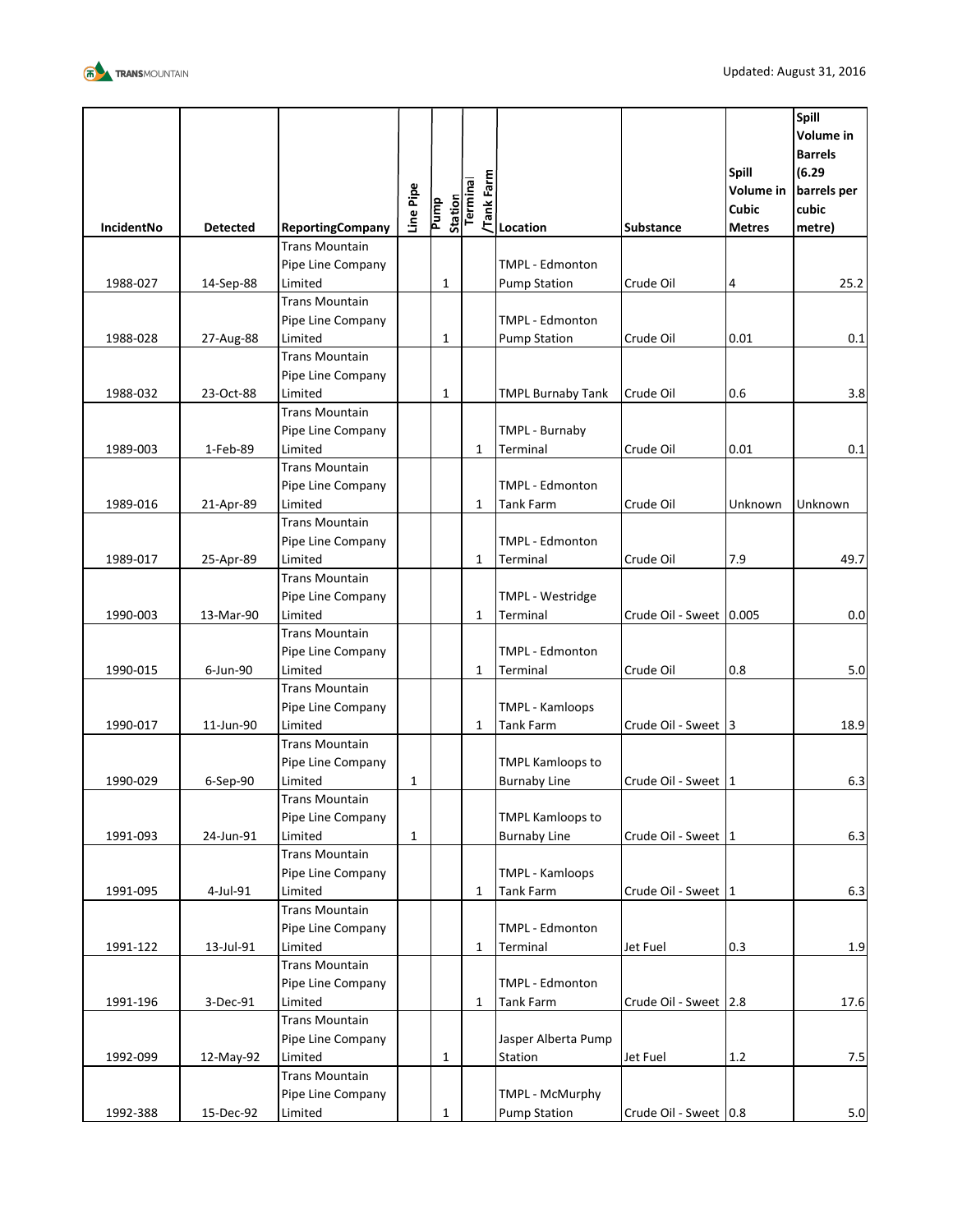

|                   |                 |                                            | Line Pipe    | Pump         | Tank Farm<br>Station<br>Terminal |                                               |                                                | <b>Spill</b><br><b>Volume in</b><br><b>Cubic</b> | Spill<br>Volume in<br><b>Barrels</b><br>(6.29)<br>barrels per<br>cubic |
|-------------------|-----------------|--------------------------------------------|--------------|--------------|----------------------------------|-----------------------------------------------|------------------------------------------------|--------------------------------------------------|------------------------------------------------------------------------|
| <b>IncidentNo</b> | <b>Detected</b> | <b>ReportingCompany</b>                    |              |              |                                  | Location                                      | <b>Substance</b>                               | <b>Metres</b>                                    | metre)                                                                 |
|                   |                 | <b>Trans Mountain</b>                      |              |              |                                  |                                               |                                                |                                                  |                                                                        |
|                   |                 | Pipe Line Company                          |              |              |                                  | <b>TMPL - Kamloops</b>                        |                                                |                                                  |                                                                        |
| 1993-013          | 31-Jan-93       | Limited<br><b>Trans Mountain</b>           |              |              | $\mathbf{1}$                     | <b>Tank Farm</b>                              | Crude Oil - Sweet 1.5                          |                                                  | 9.4                                                                    |
|                   |                 |                                            |              |              |                                  | TMPL - Edmonton                               |                                                |                                                  |                                                                        |
| 1993-088          | 25-Jun-93       | Pipe Line Company<br>Limited               |              |              | $\mathbf{1}$                     | Terminal                                      | Crude Oil - Sweet   25                         |                                                  | 157.3                                                                  |
|                   |                 | <b>Trans Mountain</b>                      |              |              |                                  |                                               |                                                |                                                  |                                                                        |
|                   |                 | Pipe Line Company                          |              |              |                                  |                                               |                                                |                                                  |                                                                        |
| 1994-010          | 17-Feb-94       | Limited                                    |              |              | 1                                | <b>Tank Farm</b>                              | Diesel fuel                                    | 3.7                                              | 23.3                                                                   |
|                   |                 | <b>Trans Mountain</b>                      |              |              |                                  |                                               |                                                |                                                  |                                                                        |
|                   |                 | Pipe Line Company                          |              |              |                                  |                                               |                                                |                                                  |                                                                        |
| 1994-048          | 13-Aug-94       | Limited                                    |              | $\mathbf 1$  |                                  | TMPL - Sumas Station   Diesel fuel            |                                                | 0.76                                             | 4.8                                                                    |
|                   |                 | <b>Trans Mountain</b>                      |              |              |                                  |                                               |                                                |                                                  |                                                                        |
|                   |                 | Pipe Line Company                          |              |              |                                  | Pump Station, Pump                            |                                                |                                                  |                                                                        |
| 1995-054          | 18-Sep-95       | Limited                                    |              | $\mathbf{1}$ |                                  | Unit #3                                       | Crude Oil                                      | 1                                                | 6.3                                                                    |
|                   |                 | <b>Trans Mountain</b>                      |              |              |                                  |                                               |                                                |                                                  |                                                                        |
|                   |                 | Pipe Line Company                          |              |              |                                  | TMPL - Burnaby                                | Contaminated                                   |                                                  |                                                                        |
| 1996-018          | 23-Apr-96       | Limited                                    |              |              | 1                                | Terminal                                      | Water                                          | 0.113                                            | 0.7                                                                    |
|                   |                 | <b>Trans Mountain</b><br>Pipe Line Company |              |              |                                  |                                               | Approx 80%<br>Methyl tert-butyl<br>ether & 20% |                                                  |                                                                        |
| 1997-004          | 20-Jan-97       | Limited                                    |              | 1            |                                  | <b>TMPL - Sumas Station Diesel Fuel</b>       |                                                | 4.5                                              | 28.3                                                                   |
|                   |                 | <b>Trans Mountain</b>                      |              |              |                                  |                                               |                                                |                                                  |                                                                        |
| 1998-017          |                 | Pipe Line Company<br>Limited               |              |              | $\mathbf{1}$                     | TMPL - Westridge<br>Terminal                  | Crude Oil - Sweet 0.04                         |                                                  | 0.3                                                                    |
|                   | 13-Mar-98       | <b>Trans Mountain</b>                      |              |              |                                  |                                               |                                                |                                                  |                                                                        |
|                   |                 | Pipe Line Company                          |              |              |                                  |                                               |                                                |                                                  |                                                                        |
| 1998-026          | 15-May-98       | Limited                                    | 1            |              |                                  | TMPL - Mainline                               | Crude Oil - Sweet   0.5                        |                                                  | 3.1                                                                    |
|                   |                 | <b>Trans Mountain</b>                      |              |              |                                  |                                               |                                                |                                                  |                                                                        |
|                   |                 | Pipe Line Company                          |              |              |                                  | <b>TMPL - Blue River</b>                      |                                                |                                                  |                                                                        |
| 1999-005          | 21-Jan-99       | Limited                                    | 1            |              |                                  | <b>Scraper Trap</b>                           | Crude Oil - Sweet 0.16                         |                                                  | $1.0\,$                                                                |
|                   |                 | <b>Trans Mountain</b>                      |              |              |                                  |                                               |                                                |                                                  |                                                                        |
|                   |                 | Pipe Line Company                          |              |              |                                  | TMPL - Edmonton                               |                                                |                                                  |                                                                        |
| 1999-021          | 1-Apr-99        | Limited                                    |              |              | $\mathbf{1}$                     | Terminal                                      | Gasoline                                       | $20\,$                                           | 125.8                                                                  |
|                   |                 | <b>Trans Mountain</b>                      |              |              |                                  |                                               |                                                |                                                  |                                                                        |
|                   |                 | Pipe Line Company                          |              |              |                                  |                                               |                                                |                                                  |                                                                        |
| 2002-053          | 16-Dec-02       | Limited                                    |              | $\mathbf{1}$ |                                  | TMPL- Sumas Station   Crude Oil - Sweet   1.5 |                                                |                                                  | 9.4                                                                    |
|                   |                 | <b>Terasen Pipelines</b>                   |              |              |                                  |                                               |                                                |                                                  |                                                                        |
|                   |                 | (Trans Mountain)                           |              |              |                                  | <b>TMPL-Sumas Tank</b>                        |                                                |                                                  |                                                                        |
| 2005-039          | 15-Jul-05       | Inc.                                       |              |              | 1                                | Farm                                          | Crude Oil - Sweet 246.4                        |                                                  | 1549.9                                                                 |
|                   |                 | <b>Terasen Pipelines</b>                   |              |              |                                  |                                               |                                                |                                                  |                                                                        |
|                   |                 | (Trans Mountain)                           |              |              |                                  | TMPL - Edmonton                               |                                                |                                                  |                                                                        |
| 2005-061          | 8-Dec-05        | Inc.                                       |              |              | $\mathbf{1}$                     | Terminal                                      | Iso-octane                                     | 6.06                                             | 38.1                                                                   |
|                   |                 | <b>Terasen Pipelines</b>                   |              |              |                                  |                                               |                                                |                                                  |                                                                        |
|                   |                 | (Trans Mountain)                           |              |              |                                  | TMPL - Wahleach                               |                                                |                                                  |                                                                        |
| 2007-048          | 4-Jun-07        | Inc.                                       |              | $\mathbf{1}$ |                                  | <b>Pump Station</b>                           | Crude Oil - Sweet 70                           |                                                  | 440.3                                                                  |
|                   |                 | <b>Trans Mountain</b>                      |              |              |                                  | TMPL - Westridge                              | Crude Oil -                                    |                                                  |                                                                        |
| 2007-065          | 24-Jul-07       | Pipeline Inc.                              | 1            |              |                                  | Line                                          | Synthetic                                      | 232                                              | 1459.3                                                                 |
|                   |                 | <b>Trans Mountain</b>                      |              |              |                                  |                                               | Natural Gas -                                  |                                                  |                                                                        |
| 2008-006          | 23-Jan-08       | Pipeline Inc.                              | $\mathbf{1}$ |              |                                  | Atco Pipeline                                 | Sweet                                          | N/A                                              | N/A                                                                    |